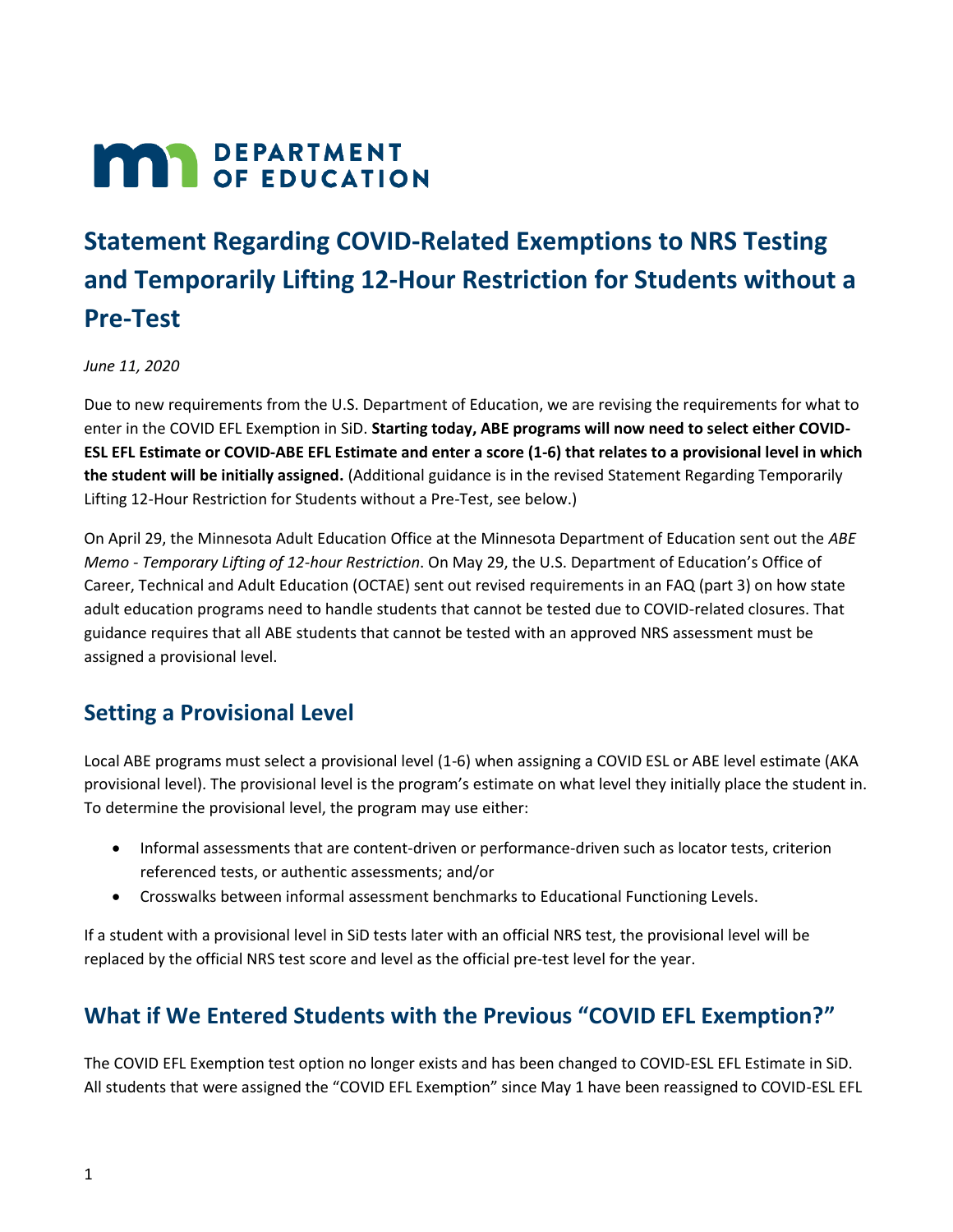Estimate, with a score of 1, meaning provisional ESL level 1. If that is not the provisional level wanted for the student, we strongly encourage programs to change the student's test option and/or reassign students to their estimated provisional level.

#### **Revising the Statement**

Because of this change, we are also removing the Statement Regarding Temporarily Lifting 12-hour Restriction for Students without a Pre-Test from April 29, 2020, and adding the revised version here:

# **Revised Statement Regarding Temporarily Lifting 12-hour Restriction for Students without a Pre-Test**

*Original Version: April 29, 2020*

*Revised Version: June 10, 2020*

**Starting May 1, 2020, the Minnesota Department of Education's (MDE) Adult Education Office is temporarily lifting the 12-hour restriction in SiD for new students with no pre-test during the school closure period.**

#### **How Long this Exemption to the 12-Hour Restriction will Last**

The Minnesota Department of Education's Adult Education Office will consider reinstating the 12-hour restriction for students without a valid pre-test when:

- In-person ABE programming and testing can resume again; and/or
- Remote testing options are approved and available for ABE programs and students.

In either situation, the Minnesota Department of Education and SiD Support Staff will give ABE programs onemonth notice so ABE programs can make sure they can administer a valid pre-test to students that are enrolling and participating in ABE instruction.

#### **Students and Federal ABE Reporting**

Students that are assigned provisional levels will be included in federal ABE reporting.

#### **Assessments**

The MDE Adult Education Office approves and promotes remote testing options with CASAS, TABE and BEST Plus that adheres to test publisher requirements. Remote testing is a student taking the test at home on a computer or laptop with video proctoring and monitoring. As of June 10, BEST Plus, CASAS, and TABE have remote testing